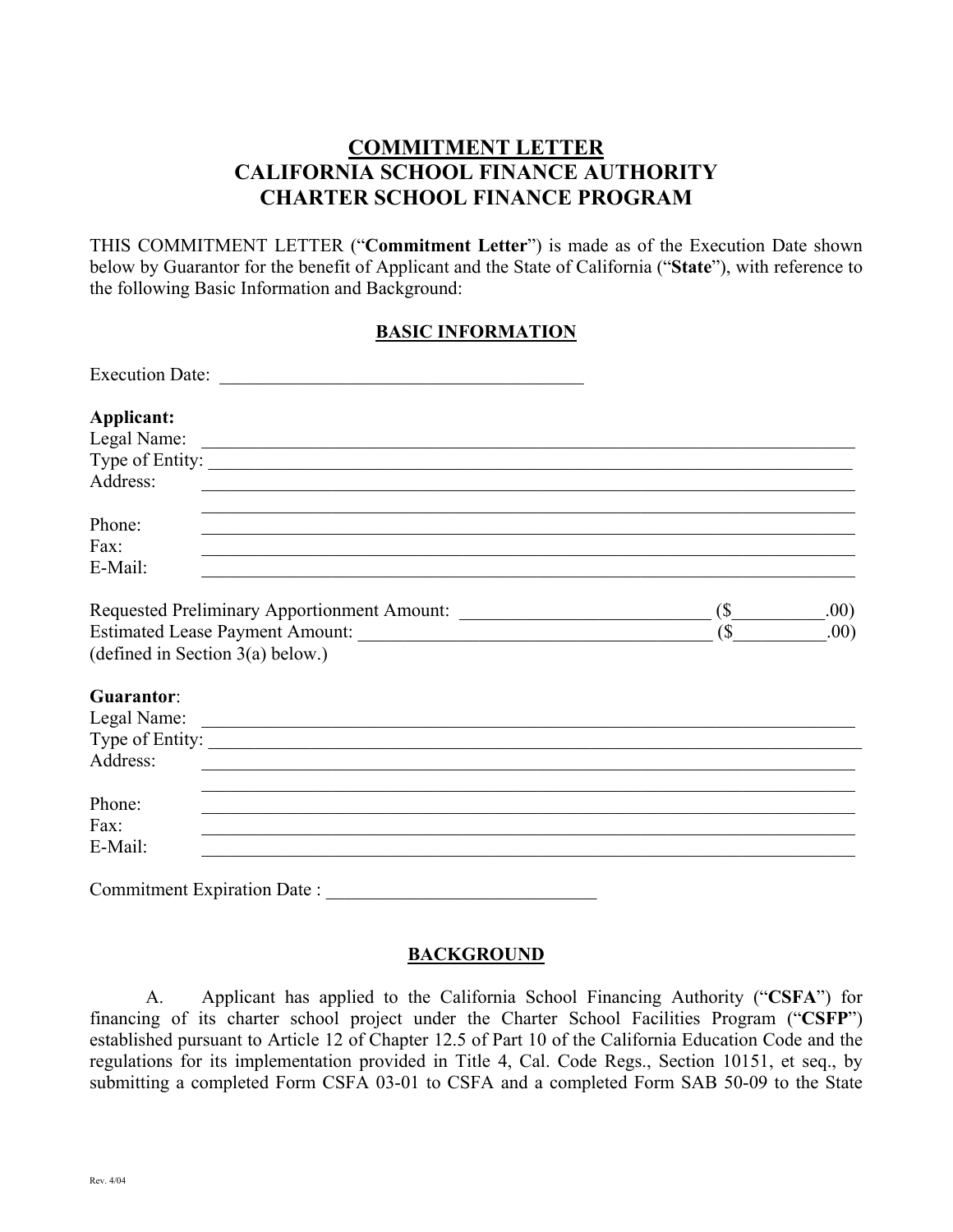Allocation Board ("**SAB**") for the Requested Preliminary Apportionment Amount shown above (collectively "**Application**").

B. According to applicable law relating to the CSFP, if the Application is approved by SAB, the State will provide funding for fifty percent (50 %) of the approved charter school project costs, and Applicant will be responsible for the remaining balance of the charter school project costs ("**Local Matching Share**"). CSFA is required, as part of the Application review process, to determine that Applicant is "**financially sound,**" as defined pursuant to the program guidelines, and in connection therewith to evaluate Applicant's ability to meet its Local Matching Share requirement.

C. Applicant desires, as permitted under the CSFP, to receive initial funding from the State for the balance of its Local Matching Share obligation that remains unsatisfied after any lump sum payments are made by, or on behalf of, Applicant. Applicant proposes to make re-payment to SAB of this remaining balance of its Local Matching Share obligation, defined in Section 3(a) below as the Lease Payment Amount, via payments under a long-term lease ("**Lease**"). An initial estimate of the Lease Payment Amount ("**Estimated Lease Payment Amount**") is provided in the Basic Information. Applicant further proposes, as permitted under the CSFP, to support its Application and the determination of whether it is financially sound by providing a commitment from Guarantor in the form of this Commitment Letter to provide a guaranty of the Applicant's lease payment obligations under the Lease ("**Lease Guaranty**") and other supportive documentation at the times and in the forms required under the CSFP and this Commitment Letter.

D. In connection with the determination of whether Applicant is financially sound and as a condition precedent to the State making any apportionment (preliminary, advance, or final) of funds based in part on a Lease Guaranty, CFSA is required to determine whether Guarantor is financially sound in connection with Guarantor's commitment to make the Lease payments on behalf of Applicant; to verify Guarantor's legal authority to make the Lease Guaranty; to confirm the legal structure of Guarantor's organization; and to review and monitor on an on-going basis whether Guarantor remains financially sound.

E. In order to support CSFA's determination that Applicant is financially sound and to induce the State to allocate to Applicant such CSFP funds as requested under the Application, Guarantor desires to provide this Commitment Letter as evidence of its commitment to provide the Lease Guaranty and the documentation of its financial capability and legal authority to provide the Lease Guaranty as required by CSFA in order to evaluate whether Guarantor is financially sound as described above.

NOW, THEREFORE, in consideration of the foregoing, and for other good and valuable consideration, the receipt and sufficiency of which is hereby acknowledged, and to assist CSFA in determining that Applicant and Guarantor are financially sound in order to induce an apportionment of CSFP funds to Applicant, Guarantor agrees and covenants as follows: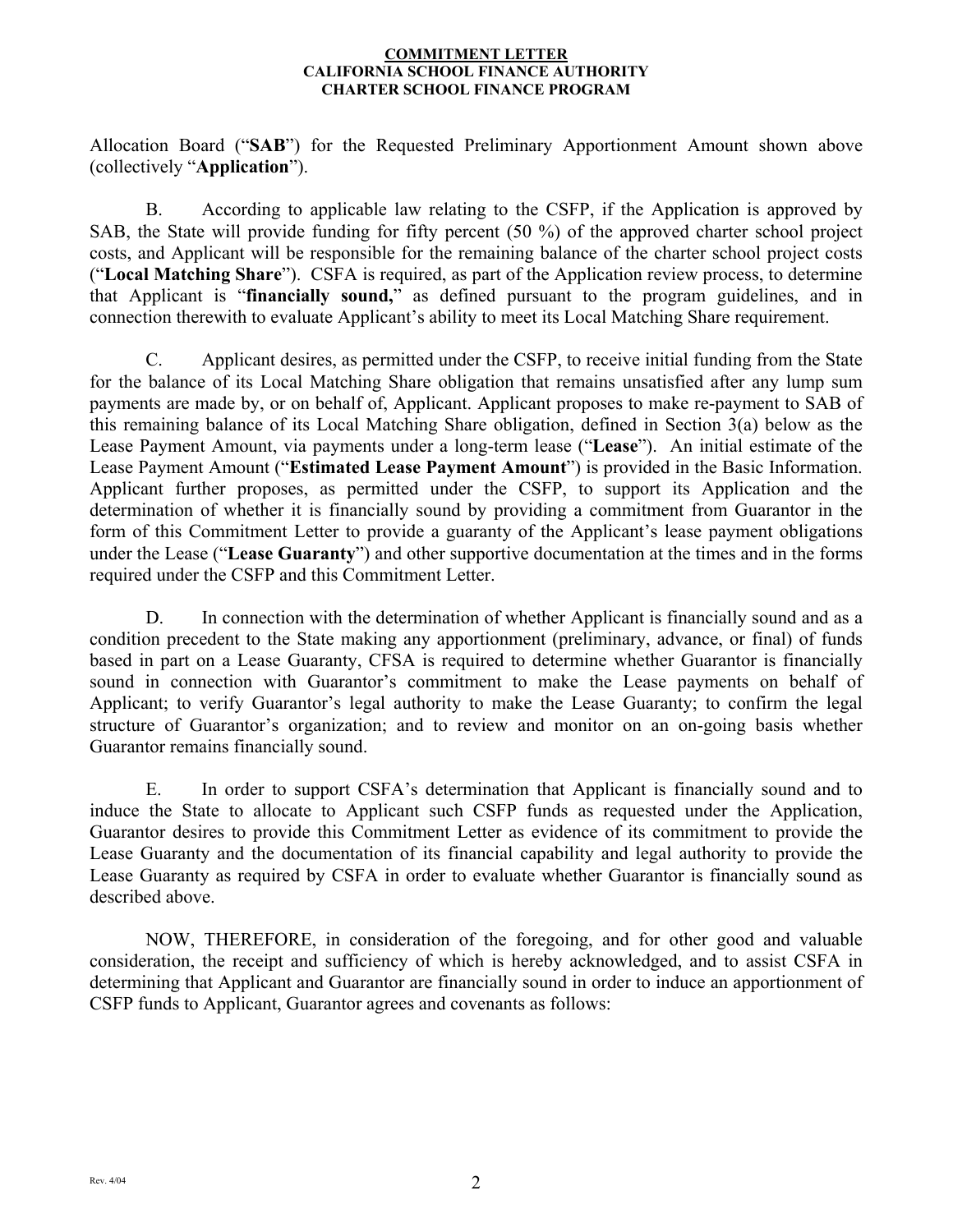# **AGREEMENT**

1. Recitals. The matters and facts set forth above shall be conclusive proof of the truthfulness thereof, and the terms and conditions set forth in the above shall be deemed part of this Commitment Letter.

2. Forms. Guarantor acknowledges receipt of copies of the Application and all required attachments thereto and is familiar with the requirements and basic terms for the Lease Agreement and Lease Guaranty as described in applicable law relating to the CSFP.

3. Commitment. Guarantor hereby irrevocably and unconditionally commits, covenants, and agrees as follows:

(a) Guarantor shall provide a guaranty of the payments due under the Lease in the form of the Lease Guaranty required under the CSFP to be drafted in conjunction with CSFA staff. Guarantor will submit a fully executed Lease Guaranty to CSFA within four (4) weeks following approval by SAB of the release of any funds, whether for an advance apportionment or for the final apportionment. The Lease payments to be guaranteed will be determined as follows:

> The "**Lease Payment Amount**" shall be equal to the Local Matching Share (*i.e.,* one-half (1/2) of the total approved charter school project costs) minus any lump sum payments made by, or on account of Applicant. CSFA will determine the Lease payment schedule by amortizing the Lease Payment Amount over the term of the payment period under the Lease. The Lease payments shall be calculated in a manner designed to result in full payment of the Lease Payment Amount, together with interest thereon, at the rate paid on moneys in the Pooled Money Investment Account as of the date of fund disbursement, within a reasonable time period under an amortization schedule not to exceed thirty (30) years.

> The Estimated Lease Payment Amount provided in the Basic Information is an initial estimate only based upon the projected charter school project costs that have been submitted for funding approval by Applicant, and shall not, in any way, limit or restrict Guarantor's commitment to guarantee the payments under the Lease as provided above. The actual Lease Payment Amount and the schedule of Lease payments to be guaranteed under the Lease Guaranty will only be determined by CSFA after the actual apportionment amount (final or advance) has been determined and approved by SAB, and may be subject to subsequent revision upon receipt by Applicant of further or additional apportionments.

(b) Guarantor shall provide the following information to CSFA in connection with Applicant's application for a preliminary apportionment in order to demonstrate Guarantor's financial capability, legal status and legal authority to make the commitment for the Lease Guaranty provided in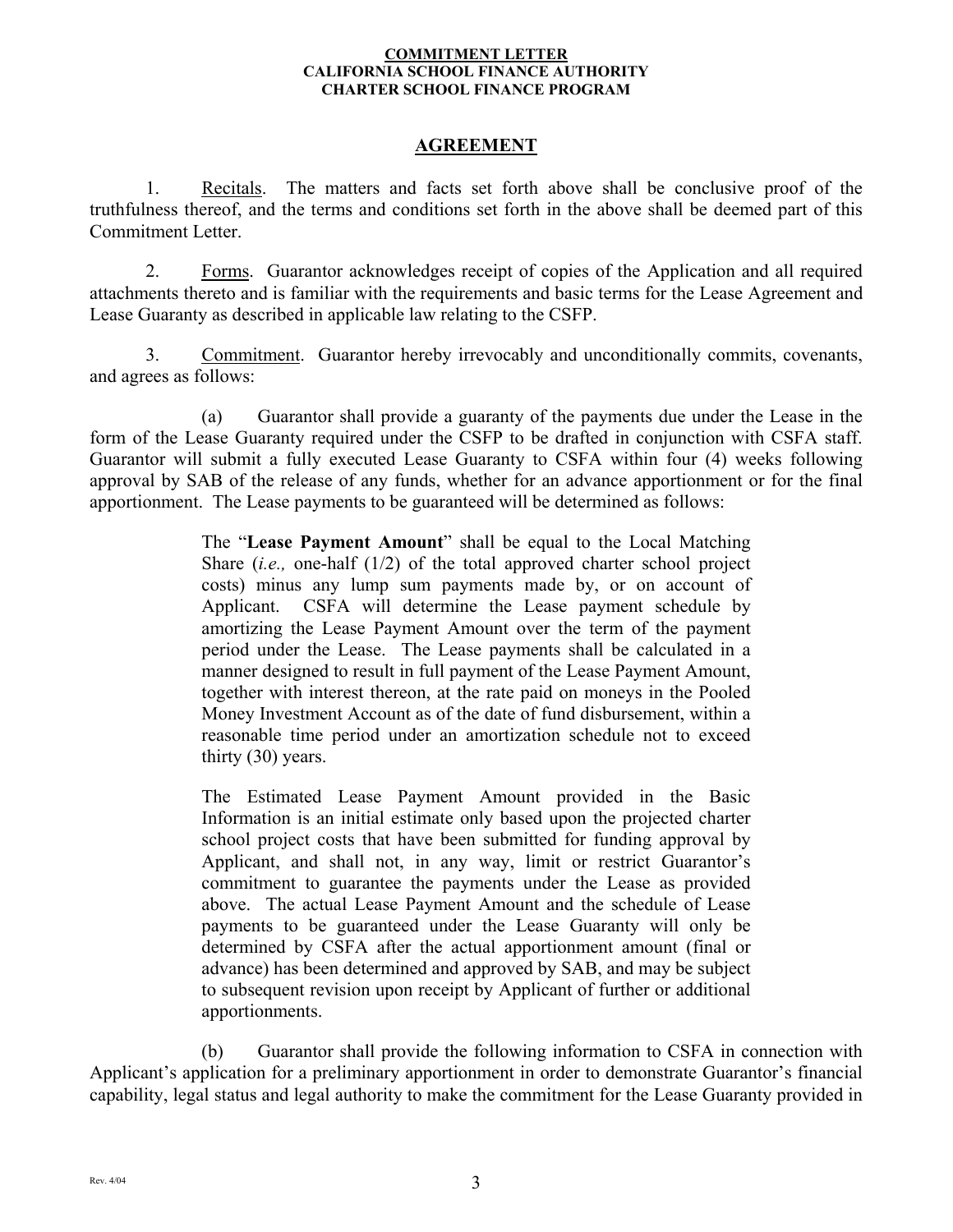Section 3(a) above, which information Guarantor shall submit to CSFA prior to any preliminary apportionment:

(i) A "Legal Status Questionnaire" completed by Guarantor and submitted in the form set forth by the authority and found at www.treasurer.ca.gov/csfa/charter/application.pdf;

(ii) If Guarantor is a corporation, a copy of the by-laws and articles of incorporation. If Guarantor is not a corporation, other documents which describe the legal structure of Guarantor;

(iii) Where applicable, a list of Guarantor's board of directors, including their occupations, cities of residence, and terms of office;

 $(iv)$ Where applicable, a copy of Guarantor's authorization or approval by its governing board to undertake the Lease Guaranty;

(v) A minimum of three letters of reference from financial institutions with which Guarantor does business;

(vi) Financial statements, audited if applicable, for the three years prior to the date of Application. Financial statements should include budgets, cash flow statements, and balance sheets, and any written assumptions; and

(vii) Financial projections which include, but are not limited to, liquidity, balance of funds, and net assets for at least the next three years, or through the first full academic year of operation of the applicant school, whichever is longer.

 $(c)$ Provide regular updates to CSFA on key aspects of Guarantor's financial condition as may be required by CSFA in connection with the approval of a preliminary apportionment in order to ensure the continuing financial stability of Guarantor during the period following Applicant's receipt of such preliminary apportionment. Such updates may include, but not be limited to, the following:

- (i) Semi-annual, unaudited financial statements.
- (ii) Audited financial statements.
- $(iii)$ Legal Status Questionnaire

(d) Provide such additional updated information as may be required by CSFA to determine if the Applicant and Guarantor remain financially sound in connection with an application by Applicant for any advance apportionment or final apportionment.

4. Further Assurances. Guarantor agrees that from time to time, Guarantor will promptly execute and deliver to Applicant and/or CSFA, as applicable, all further instruments and documents, and take all further actions that Applicant and/or CSFA may reasonably request as being necessary or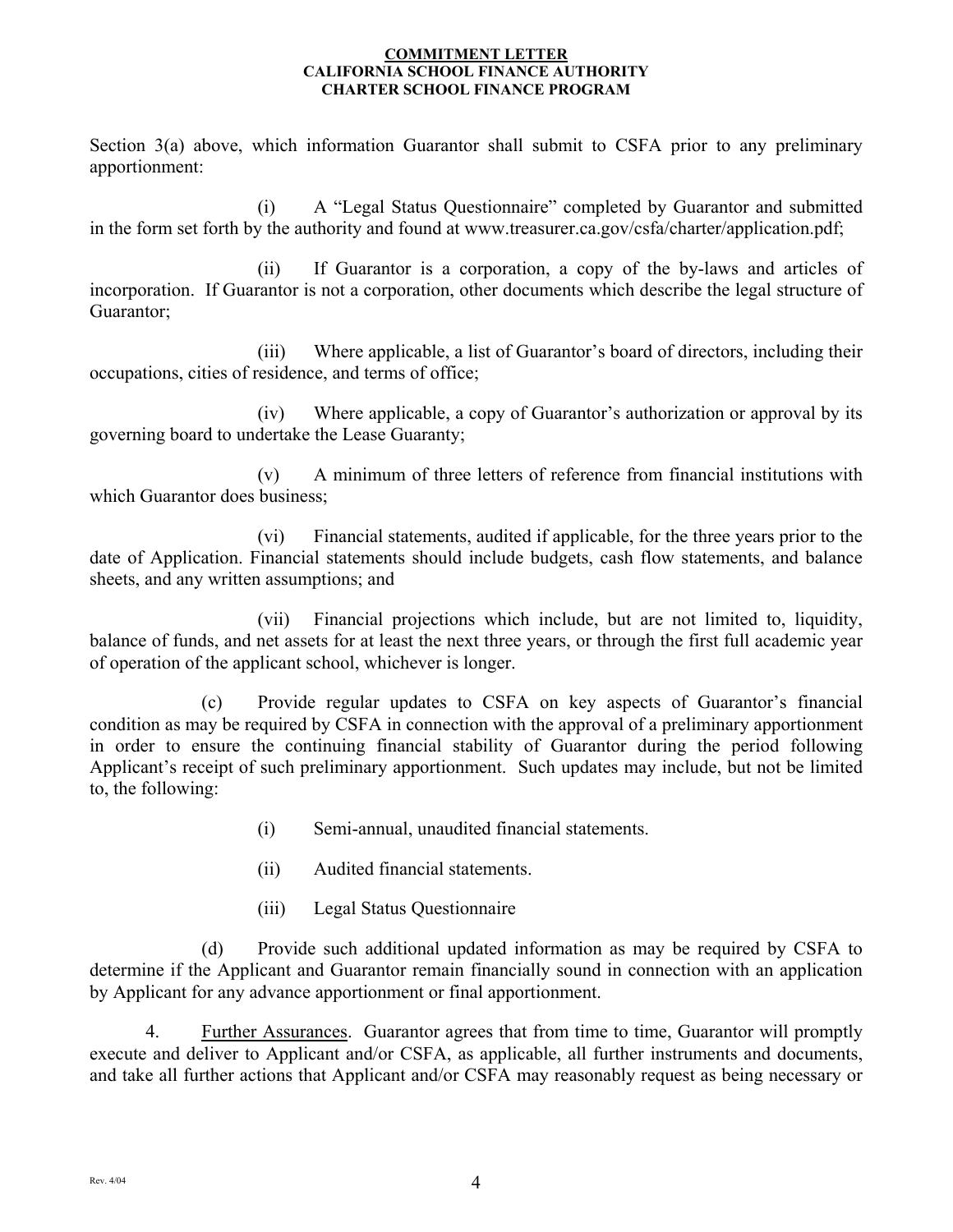desirable, in order to confirm Guarantor's commitment to provide the Lease Guaranty or to assist CSFA in its determination of whether Guarantor or Applicant is financially sound.

5. Representations and Warranties. Guarantor promises that each representation and warranty set forth below is true, accurate and correct as of the date of this Commitment Letter and each and every representation and warranty made by Guarantor in this Commitment Letter shall be deemed to be reaffirmed upon each apportionment. Guarantor represents, warrants and covenants to Applicant CSFA as follows:

(a) Formation; Authority. If Guarantor is anything other than a natural person, it has complied with all laws and regulations concerning its organization, existence and the transaction of its business, and is in good standing in each state in which it conducts its business. Guarantor is authorized to execute, deliver and perform its obligations under this Commitment Letter. Guarantor will, within ten (10) days after receipt of written request from CSFA, deliver to CSFA satisfactory evidence of such authority including, but not limited to, appropriate resolutions which authorize the execution of this Commitment Letter by the individual signing this Commitment Letter.

(b) Compliance with Law. Guarantor is not in violation of, and the terms of this Commitment Letter and the Lease Guaranty do not conflict with, any regulation or ordinance, any order of any court or governmental entity, or any covenant or agreement affecting Guarantor. There are no claims, actions, proceedings or investigations pending or threatened against Guarantor except for those previously disclosed by Guarantor to CSFA in writing.

(c) No Violation. The execution and delivery of this Commitment Letter and the Lease Guaranty and the performance by Guarantor of its obligations hereunder and thereunder will not result in a default under any other material agreement to which Guarantor is a party, or violate any laws, regulations, orders, building restrictions or government requirements to which Guarantor is subject.

(d) Financial and Other Information. All financial information which has been and will be delivered to CSFA, including all information relating to the financial condition of Guarantor, any of its partners, shareholders, members, or other principals, does and will fairly and accurately represent the financial condition (including all material contingent liabilities) being reported on. All such information was prepared in accordance with generally accepted accounting principles consistently applied, unless otherwise noted. Since the dates of the most recent financial information delivered to CSFA, there has been no material adverse change in the business condition (financial or otherwise), operations, properties or prospects, of Guarantor or any other subject thereof. All reports, documents, instruments, information and forms of evidence which have been delivered to CSFA concerning this Commitment Letter and the Lease Guaranty are accurate, correct and sufficiently complete to give CSFA true and accurate knowledge of their subject matter.

(e) Lawsuits. There is no lawsuit, tax claim or other dispute pending or threatened against Guarantor which, if lost, would impair Guarantor's financial condition or ability to guaranty the Lease payments, except as have been disclosed in writing to CSFA.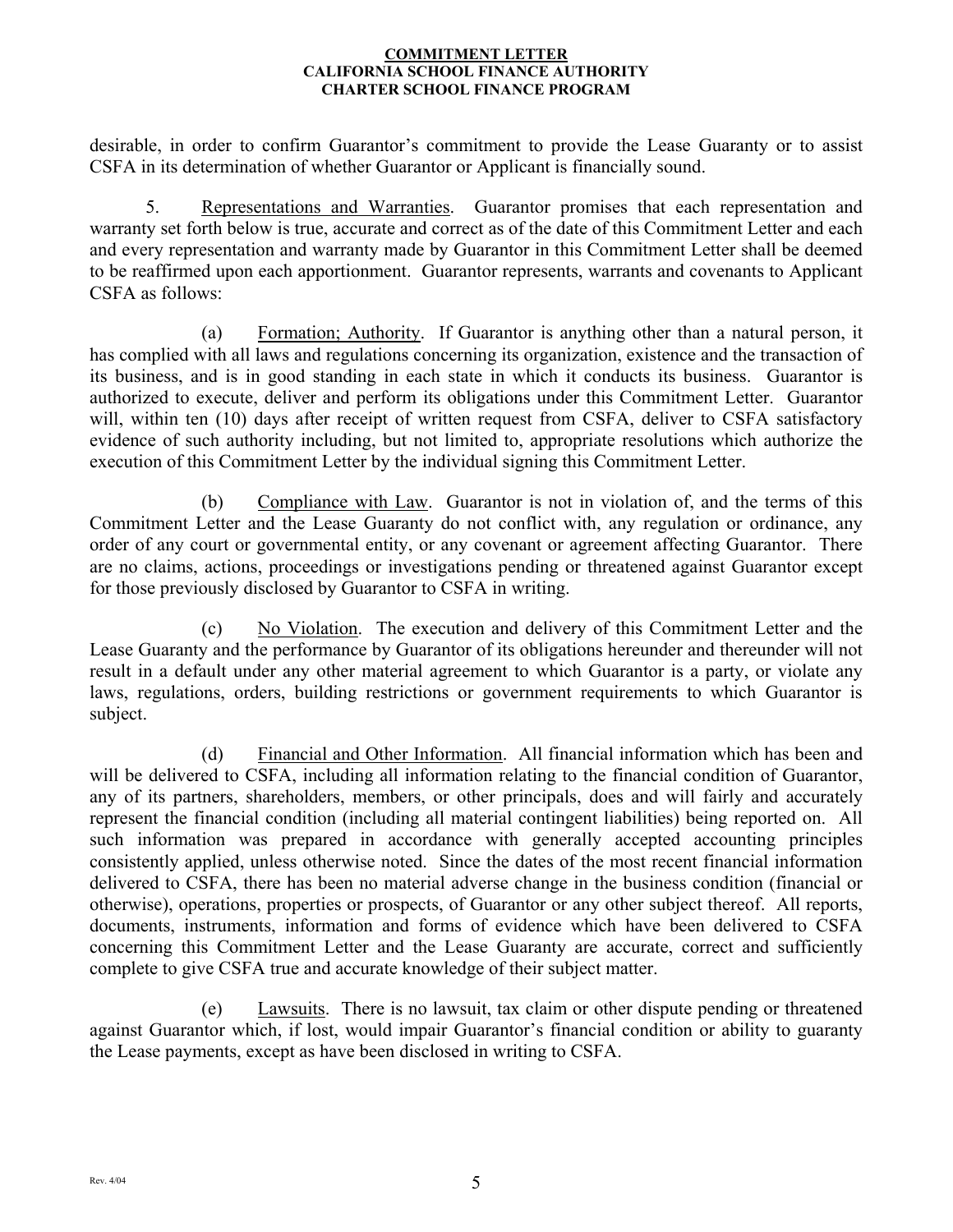(f) Other Obligations. Guarantor is not in default on any obligation for borrowed money, any purchase money obligation or any other material lease, commitment, contract, instrument or obligation, except as have been disclosed in writing to CSFA.

(g) Disclosure to Guarantor. Before Guarantor became obligated in connection with this Commitment Letter, Applicant made full disclosure to Guarantor regarding Applicant's financial condition and business operations and all other circumstances bearing upon Applicant's ability to pay and perform its obligations under the proposed Lease.

6. Default and Remedies. Guarantor acknowledges and agrees that this Commitment Letter is a binding contractual obligation of Guarantor to provide the Lease Guaranty and the financial and other information as described in Section 3 above in support the Applicant's Application, and is not a letter of intent or other non-binding type of commitment. Guarantor further acknowledges and agrees that Applicant and CSFA are relying on this Commitment Letter in incurring the cost and expenses involved in the CSFP application process.

(a) Events of Default. Guarantor will be in default under this Agreement upon the occurrence of any one or more of the following events ("**Event of Default**"):

(i) Guarantor fails to provide the Lease Guaranty to CSFA within four (4) weeks following approval by SAB of any release of funds in connection to an advance or final apportionment, and Guarantor's receipt of written notice thereof; or

(ii) Guarantor fails to comply with any covenant contained in this Commitment Letter other than those referred to in subsection (i), and does not either cure that failure within ten (10) days after Guarantor's receipt of written notice thereof from CSFA, or, if the default cannot, because of its nature, be cured in ten (10) days, within a reasonable time, but not to exceed thirty (30) days after Guarantor's written notice thereof; or

(iii) An assignment for the benefit of creditors is made by, or any bankruptcy, reorganization, receivership, moratorium or other debtor-relief proceedings are commenced by or against Guarantor, Guarantor's managing general partner; or

(iv) Guarantor becomes insolvent, dissolves or liquidates, or any of these events happens to Guarantor's managing general partner; or

(v) Any representation or warranty made or given in any of this Commitment Letter proves to be false or misleading in any material respect.

(b) Remedies. If an Event of Default occurs under this Commitment Letter, Applicant and/or CSFA may exercise any and all rights or remedies available at law or in equity or by statute to enforce the commitments provided in this Commitment Letter and/or for the recovery of damages including, but not limited to, CSFA's right to pursue Guarantor for the costs incurred by CSFA in processing the Application and in evaluating whether Guarantor and Applicant are financially sound. All of Applicant's and CSFA's rights and remedies under this Commitment Letter shall be non-exclusive and cumulative and in addition to any other remedy provided in this Commitment Letter or otherwise available at law, or in equity or by statute, and no failure by Applicant or CSFA to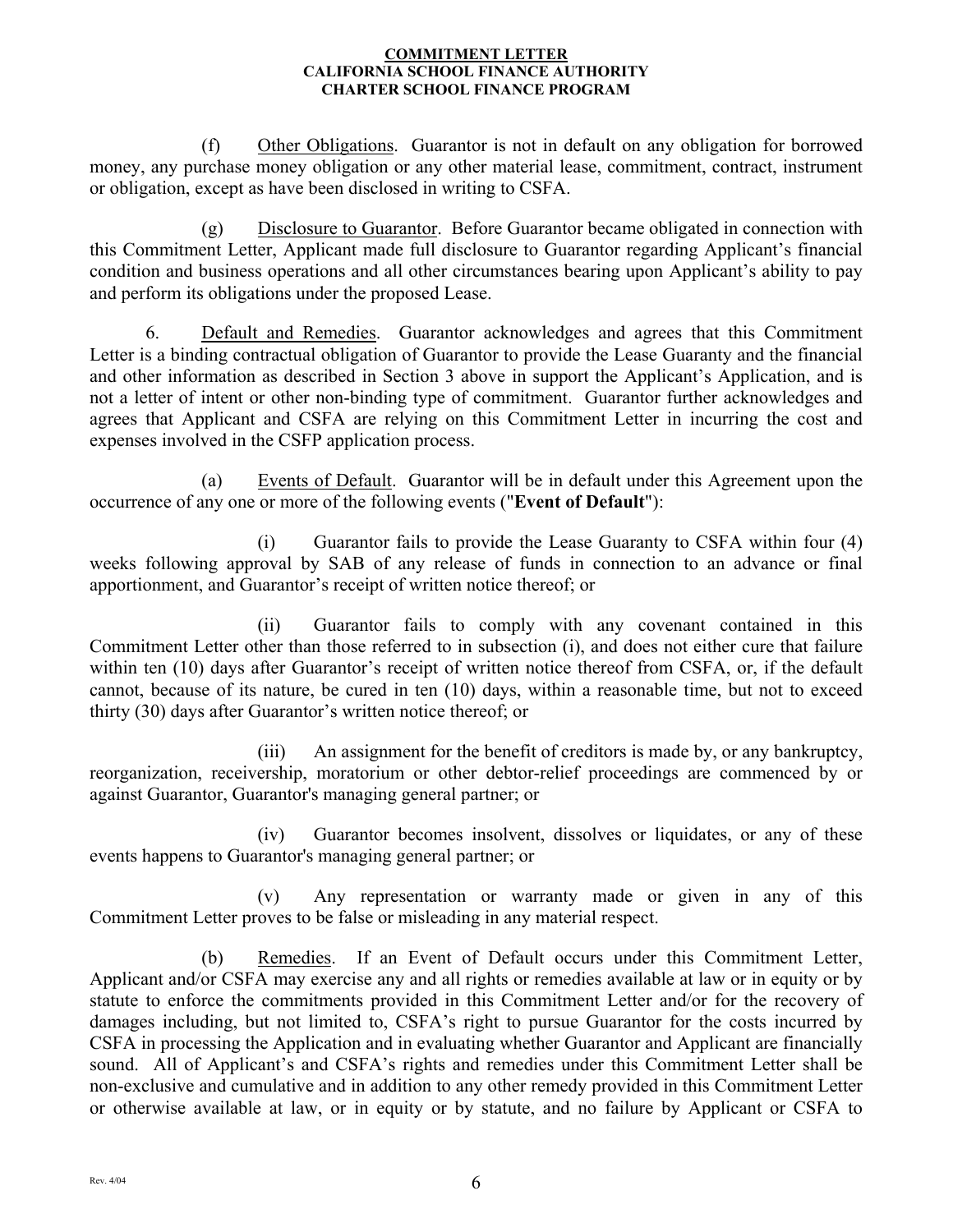exercise, and no delay in exercising any right or remedy shall operate as a waiver of that right or remedy, nor shall any single or partial exercise of any right or remedy preclude any other or further exercise of a right or remedy granted by this Commitment Letter or otherwise. No apportionment or disbursement of funds to Applicant after the occurrence of an Event of Default shall cure or waive such default by Guarantor.

7. Expiration/Termination. This Commitment Letter will continue in effect until the Expiration Date as described above, unless extended by mutual written agreement of Guarantor, Applicant and CSFA, or earlier terminated upon the withdrawal by Applicant of its Application or the denial or rejection by CSFA or SAB of the Application, as provided under the CSFP.

8. Indemnity. Guarantor agrees to indemnify, defend (with counsel satisfactory to Applicant and/or CSFA, as applicable), and hold Applicant and/or CSFA, and their officers, directors, shareholders, members, employees, representatives and agents harmless from and against all liabilities, losses, damages, penalties, fines, actions, causes of action, claims, costs and expenses (including, without limitation, attorneys' fees and costs) arising from or relating to Guarantor's failure to perform its obligations under the Commitment Letter. This indemnity shall survive the expiration or earlier termination of this Commitment letter.

9. Duty to Keep Informed. Guarantor assumes the responsibility for being and keeping itself informed of the financial condition of Applicant and of all other circumstances bearing upon the risk of Applicant's nonperformance under the Application or the Lease which diligent inquiry would reveal, and agrees that CSFA has no duty to advise the Guarantor of information known to CSFA regarding such condition or any such circumstance.

10. Assignment. This Commitment Letter and each of its provisions shall be binding upon Guarantor and upon the heirs, legal representatives, successors and assigns of the Guarantor, and each of them respectfully, and shall inure to the benefit of Applicant, its successors and assigns, and CSFA. Guarantor will not assign its rights or delegate its obligations, or any part thereof, under this Commitment Letter, voluntarily or by operation of law, without first obtaining Applicant's and CSFA's prior written consent, and any purported assignment or delegation without such consent shall be null and void. Consent by Applicant and CSFA to any such assignment or delegation shall not relieve Guarantor of any of the obligations or liabilities under this Commitment Letter, unless such consent so states.

11. Attorneys' Fees. Guarantor agrees to pay reasonable attorneys' fees and all of the costs and expenses which may be incurred by Applicant and/or CSFA in the enforcement of this Commitment Letter, whether or not action is instituted. Notwithstanding the foregoing sentence, if there is any legal action, arbitration or proceeding between the parties hereto arising from or based on this Commitment Letter or the interpretation or enforcement of any provisions hereof, then the unsuccessful party to such action, arbitration or proceeding shall pay to the prevailing party all costs and expenses, including reasonable attorneys' fees and costs, incurred by such prevailing party in such action, arbitration or proceeding and in any appeal in connection therewith. If such prevailing party recovers a judgment in any such action, arbitration, proceeding or appeal, then such costs, expenses and attorneys' fees shall be included in and as a part of such judgment.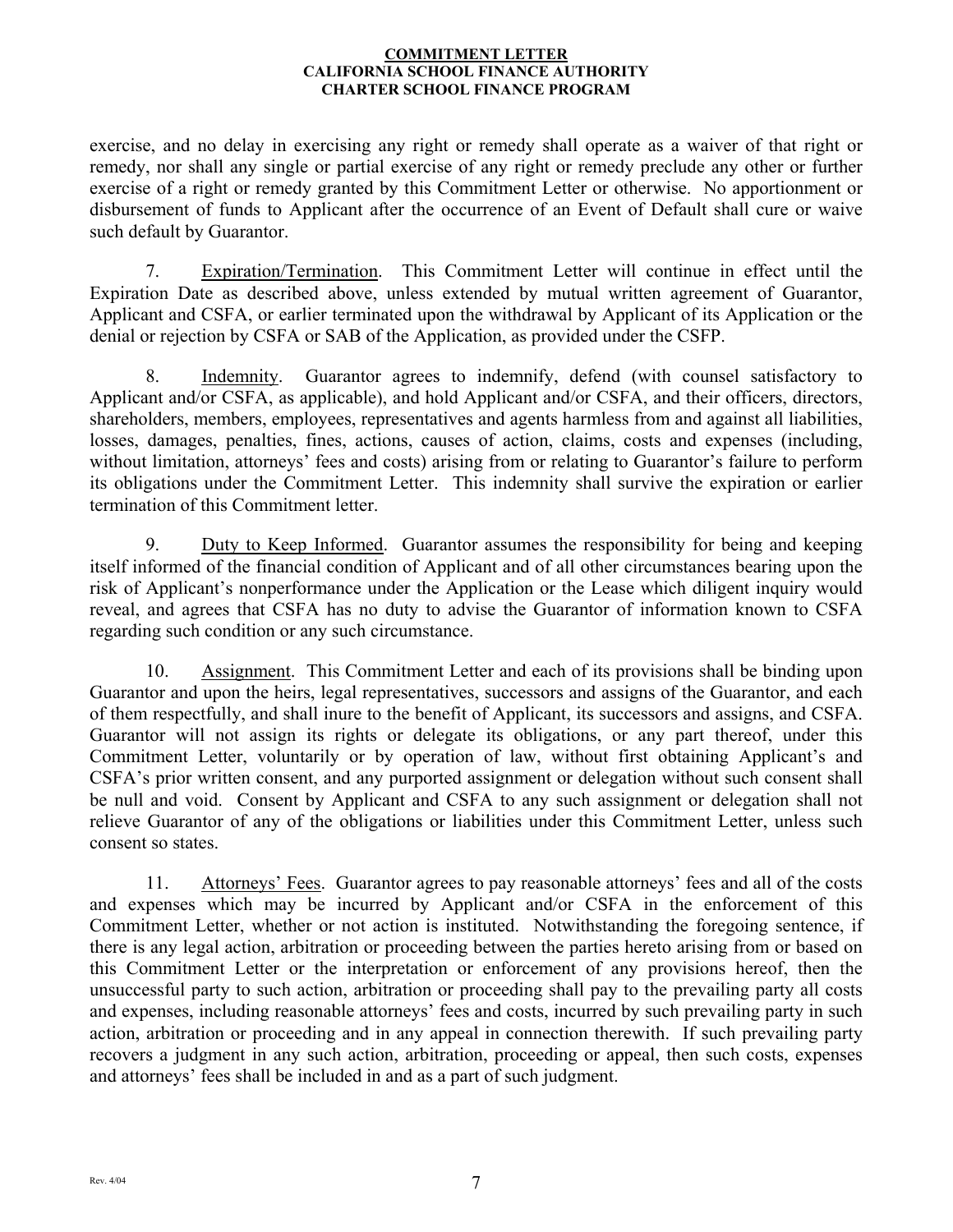12. Notices. Any notices or other communications shall be in writing and shall be deemed to have been duly given or made (a) upon receipt when delivered by hand; (b) one business day after being sent by facsimile with transmission receipt verified by the sender; (c) one business day after being sent by Federal Express or other nationally recognized overnight courier for next day delivery, fee prepaid; or (d) three (3) business days after being mailed by first class certified or registered mail, return receipt requested, postage prepaid, in all cases addressed to Guarantor and Applicant at the address set forth above, and to CSFA at the address set forth below, or to such other address as may be designated by a party by written notice given in the manner provided in this Section 12:

> To CSFA: Katrina Johantgen, Acting Executive Director California School Finance Authority 915 Capitol Mall, Room 576 Sacramento, CA 95814 Telephone: (916) 651-7710 Fax: (916) 651-7709

13. Miscellaneous. This Commitment Letter integrates all of the terms and conditions of the parties' agreement regarding the matters mentioned in, or incidental to, this Commitment Letter, and this Commitment Letter supersedes all oral negotiations or prior writings concerning the subject matter of this Commitment Letter. This Commitment Letter may not be modified or amended except by a written agreement signed by Guarantor, Applicant and CSFA. If any provision of this Commitment Letter is held to be invalid or unenforceable, the validity or enforceability of the other provisions hereof shall not be affected, provided that the severance of such invalid or unenforceable provision(s) does not result in a material failure of consideration under this Commitment Letter to any party hereto. This Commitment Letter shall be governed by California law irrespective of its choice of law principals. Time is of the essence in the performance of the obligations of Guarantor under this Commitment Letter. The headings hereof are for convenience only and are not intended to affect the meaning or interpretation of this Commitment Letter. All capitalized terms used in this Commitment Letter, and not defined in this Commitment Letter, shall have the meanings given to them in the Application or under the CSFP. If Guarantor consists of more than one person or entity, each shall be jointly and severally liable to Applicant and CSFA for the faithful performance of each and every of Guarantor's obligations under this Commitment Letter.

The Guarantor has executed this Commitment Letter as of the Execution Date provided above.

### **Guarantor:**

| By: $\frac{1}{\text{Name: } }$ |  |  |
|--------------------------------|--|--|
| Its: $\qquad \qquad$           |  |  |
|                                |  |  |
|                                |  |  |
|                                |  |  |
|                                |  |  |

 $\mathcal{L}_\text{max}$  , and the set of the set of the set of the set of the set of the set of the set of the set of the set of the set of the set of the set of the set of the set of the set of the set of the set of the set of the